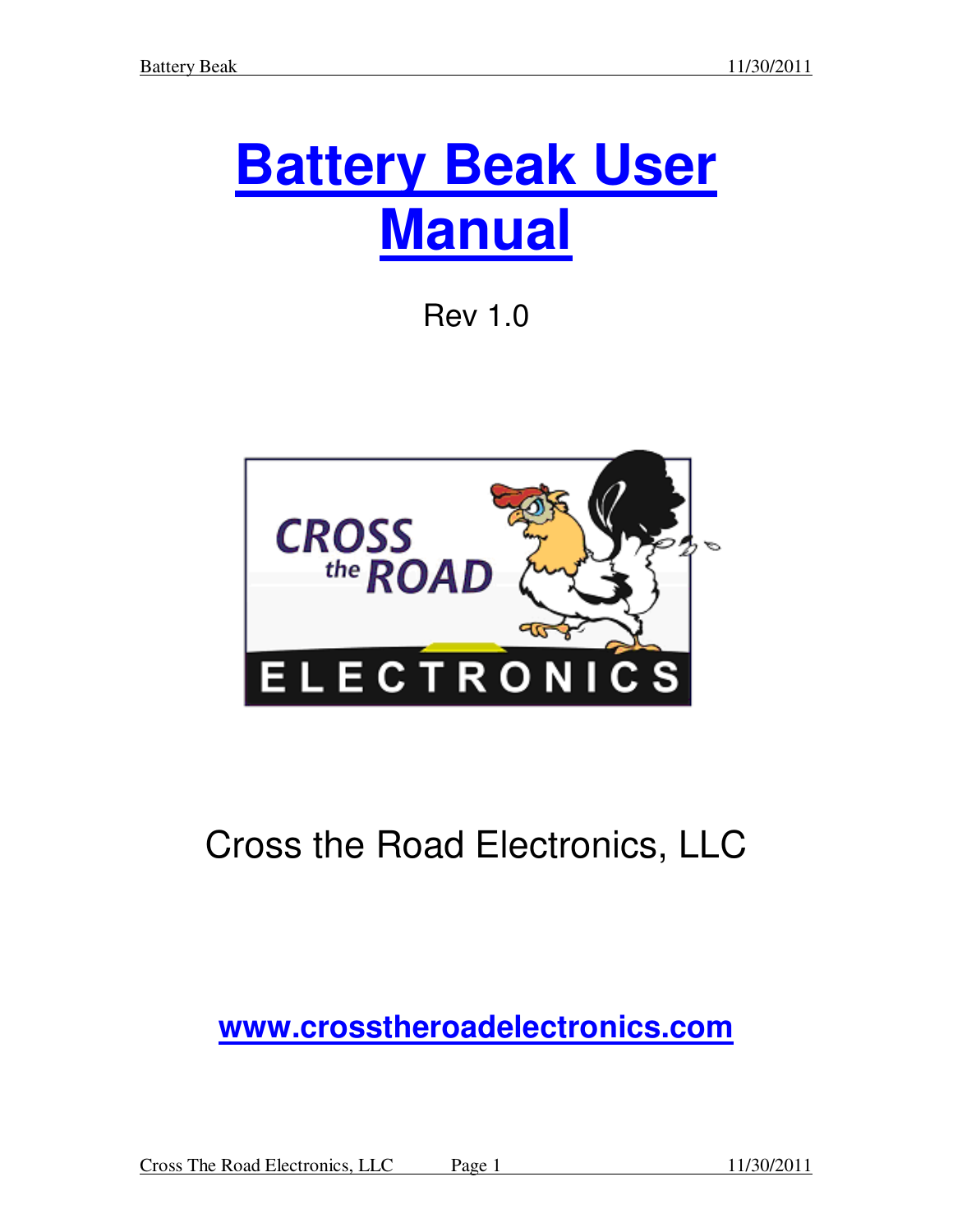# **Device Overview**

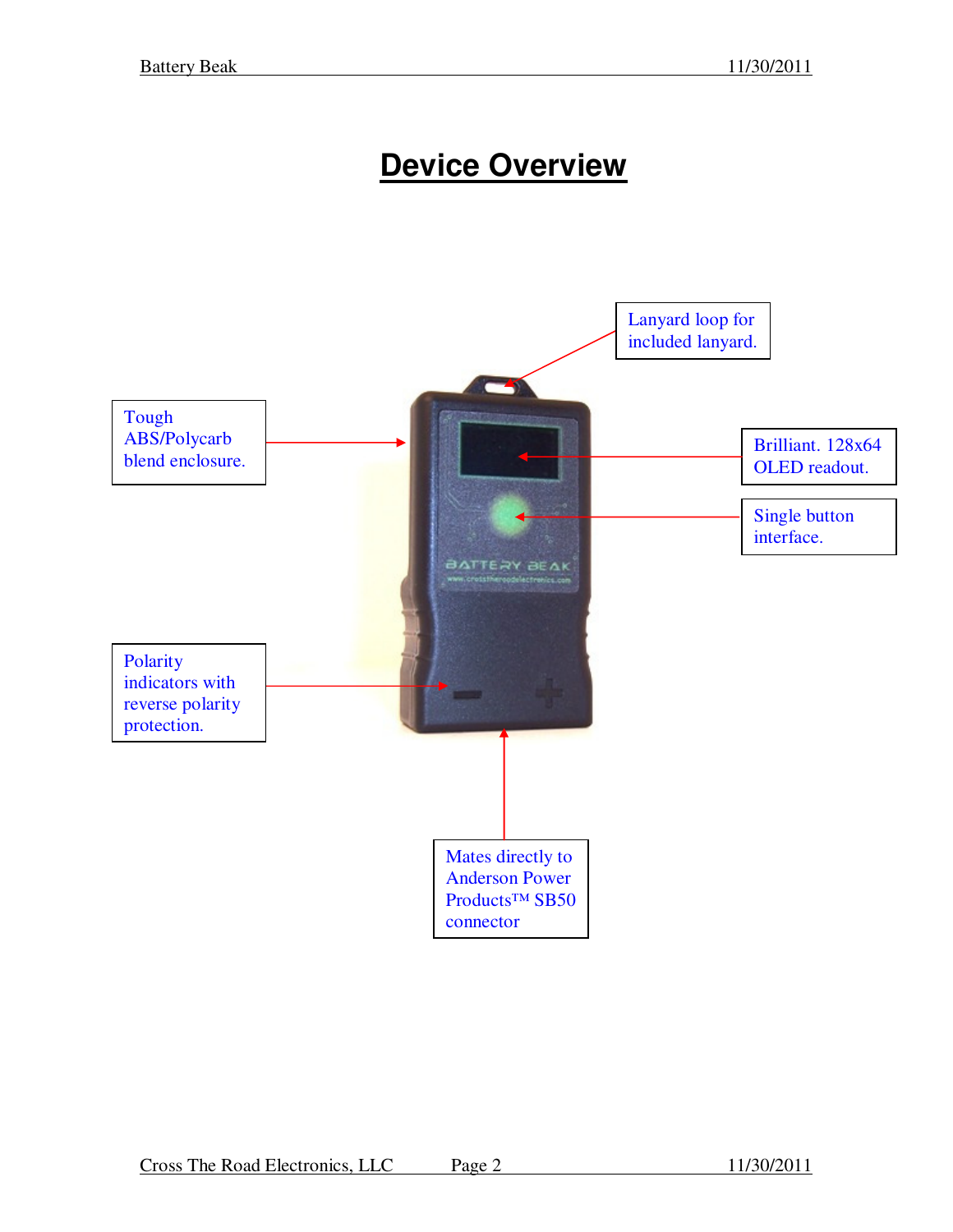# **1) What is a Battery Beak?**

A Battery Beak is a battery load tester that can be used to determine state of charge, battery internal resistance, and overall battery quality of both NIMH and Lead Acid type batteries. The Beak may also be used to measure circuit impedance and help find poor connections in high power DC applications.

# **2) Features**

- User selectable Chemistry, Voltage and Amphour settings
- Powered from test battery power so no need for additional batteries
- Low current consumption (< 25mA) with auto disconnect feature.
- Applies up to an 18 amp load.
- Provides open load voltage, load voltages, state of charge, and internal resistance in seconds.
- Crisp organic LED display.
- Rugged ABS/polycarb blend enclosure.
- $\bullet$  +-15 mV and  $+$ -1 mOhm resolution.
- Tests Batteries up to 15 volts DC

# **3) How does the battery Beak work?**

**SOC** -The Battery Beak calculates battery State of Charge, or SOC, based on the no load voltage of the battery in test. This voltage is measured at the beginning of every test prior to applying any load and is expressed in percentage. The SOC value is capped at 130%.

**Internal Resistance** - Internal resistance or Rint is calculated using the ∆V/∆I method. Two different loads are applied depending on battery chemistry selected, the voltages are measured at each load. Rint is calculated by dividing the difference in voltage by the difference in current.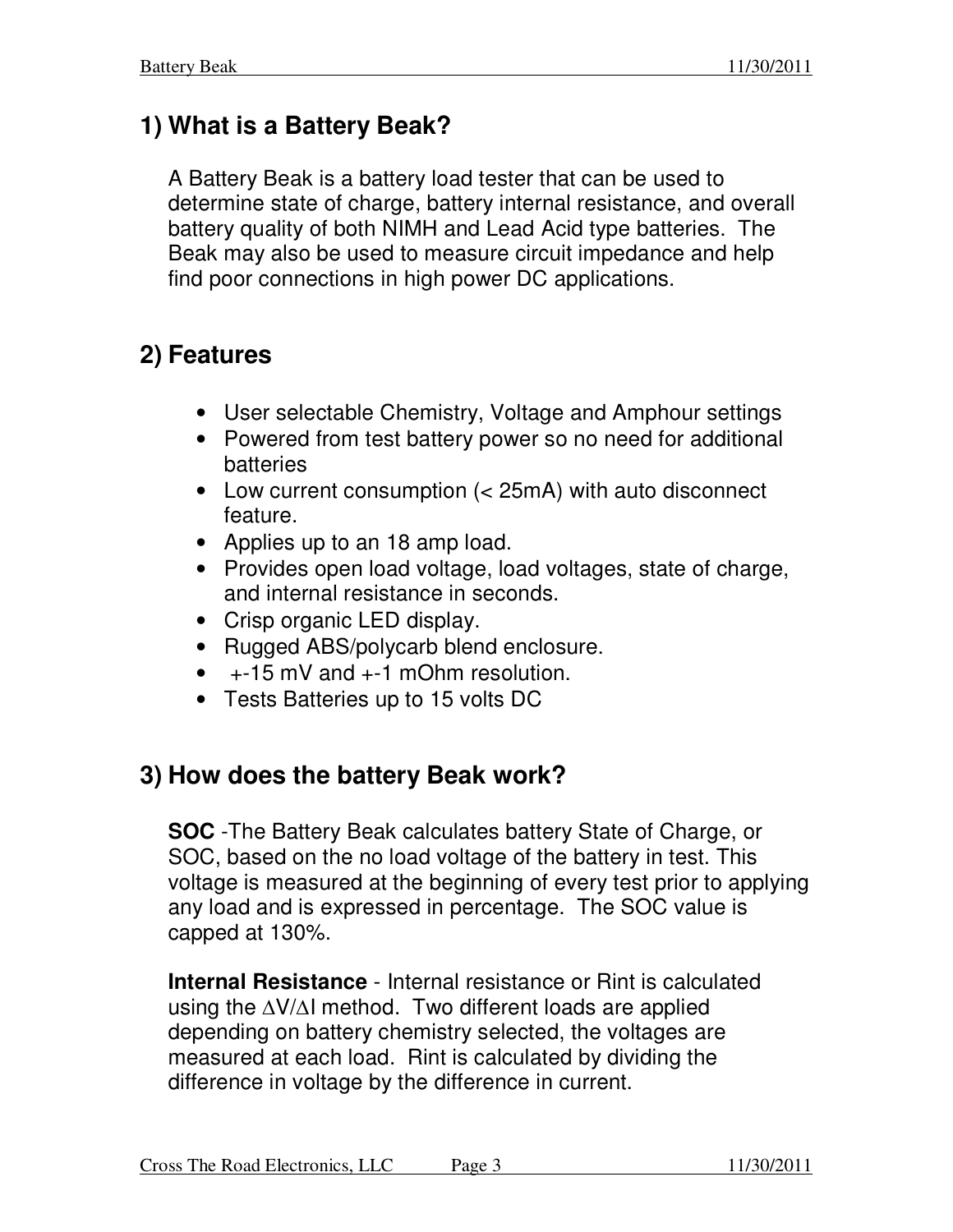**Status** - The battery status is calculated using the results from the Rint calculation. A set of predefined ranges are used to determine if the battery is "Good", "Fair", or "Bad". The predefined ranges are dependant on battery Chemistry, Voltage and Ah rating.

**Auto Disconnect Feature** – While the Battery Beak is powered it draws very little current <25 mA, however a feature has been added that powers down the device and removes it from the battery 1 minute after the last button press. This feature allows the Beak to be left connected to a battery for long periods of time without discharging it.

### **4) How to use the Battery Beak**

To use the Beak you must know some information regarding your battery, the three things you must know are; Chemistry, Voltage and Amp hour rating. The Beak comes preconfigured with the following settings.

*Chemistry: Lead Acid Voltage: 12 Volt Amphour: 17 Ah* 

Table 1 shows the possible settings for Voltage and Amp Hour for each supported Chemistry.

| <b>Chemistry</b> | 7.2<br><b>Volts</b> | 9.6<br>Volts | 12<br>Volts |  | $2 Ah$ 3 Ah $5 Ah$ 10 Ah $17 Ah$ |  |
|------------------|---------------------|--------------|-------------|--|----------------------------------|--|
| <b>Lead Acid</b> |                     |              |             |  |                                  |  |
| <b>NIMH</b>      | Χ                   | X.           | X           |  |                                  |  |

Table 1.

 $*x$  = supported

#### **Connecting the Beak**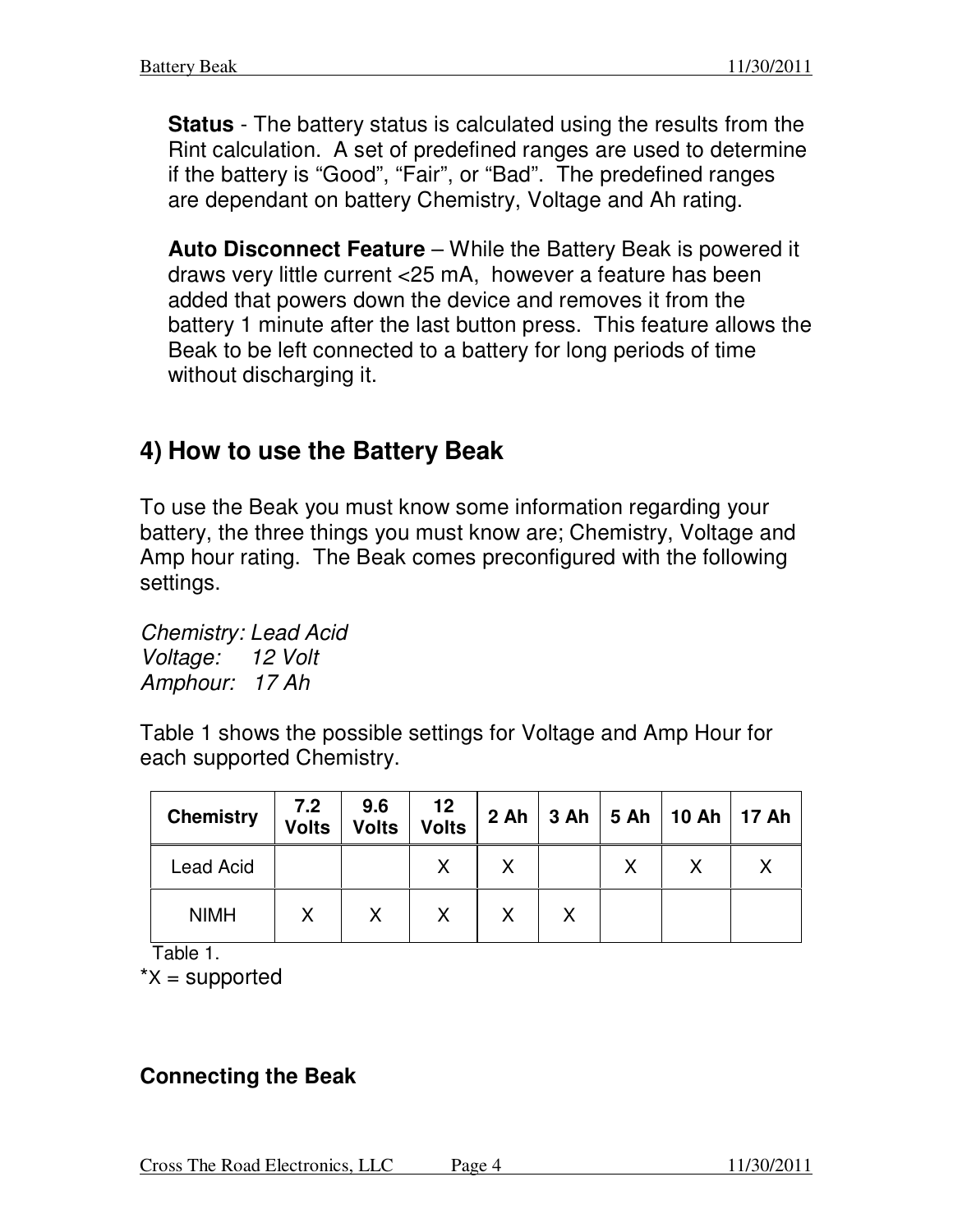Once you know your batteries values you will next need to ensure that your battery is equipped with an Anderson SB50 connector or you have an appropriate adaptor to connect the Beak to your battery. The Battery Beak is protected against reverse polarity so if you choose to make your own adaptor and the Beak will not power-up check to ensure the polarity is correct.

#### **Powering the Beak**

Once the battery is connected the Beak must be powered, do this by pressing the green button located just below the display window. Once the Beak is powered a splash screen will appear as shown below.



Once the screen appears the button should be released. The Beak is now powered and ready to be configured for testing. If you are testing 12 volt lead acid batteries that have an Amp hour rating of 17 – 20 Ah, there is no need to enter the "BATTERY TYPE MENU", simply press and release the button and the test will begin with test results appearing within 1 second.

#### **Using the Battery Type Menu**

The battery type menu is used to configure the Beak to accurately determine SOC and battery status for any supported battery type. Settings are categorized based on chemistry, that is the Ah and voltage values are specific to each chemistry. Changing the value for 'Amp Hour' for NIMH will not affect the 'Amp Hour' setting for Lead Acid.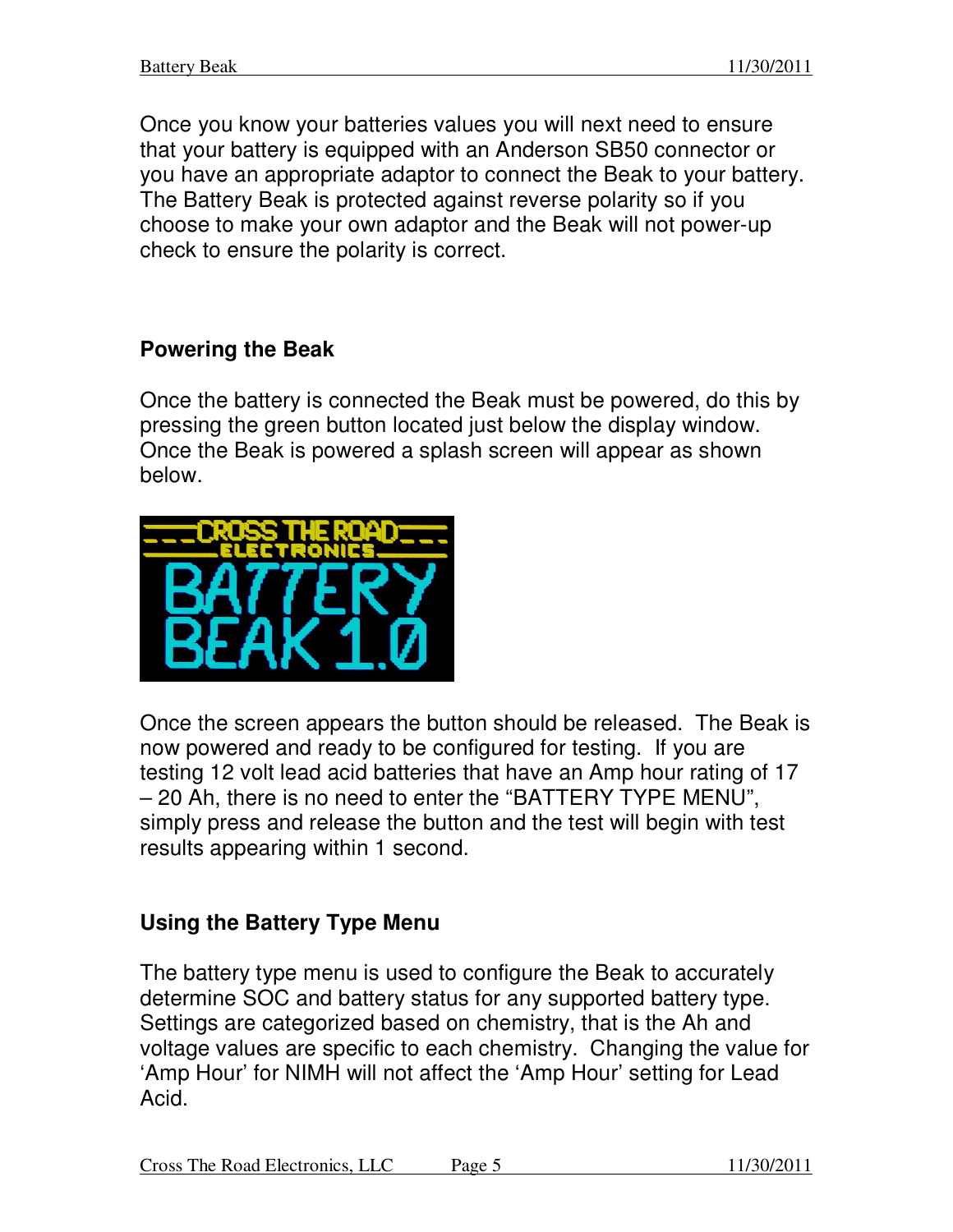The Battery Type Menu can only be entered from the splash screen. To enter the Menu from the splash screen simply press and hold the button for three seconds. Once the menu has been entered the screen should appear as shown below. Note the values shown for CHEMISTRY, VOLTAGE, and AMPHOUR may be different than shown below.



To scroll through the menu options simply press and release the button to advance the cursor down. To select an option move the cursor to the desired setting then press and hold the button for one second and a submenu will be entered. IMPORTANT – settings are saved upon exit of the 'Battery Type Menu'. To exit, move the cursor to 'EXIT' then press and hold for 1 second. Exiting from a submenu will take you to back to the 'Battery Type Menu'. Exiting from the 'Battery Type Menu' will return to the Splash Screen. All settings are retained after saving even after a power down or removal of the device.

#### **Testing**

Before performing a test make sure the battery has been fully charged and properly rested to reduce surface charge and you have the Beak configured properly. If you are only interested in the SOC or are not sure if the battery has been charged you may perform a test to determine SOC. To perform the test simply press and release the green button from the Battery Beak splash screen.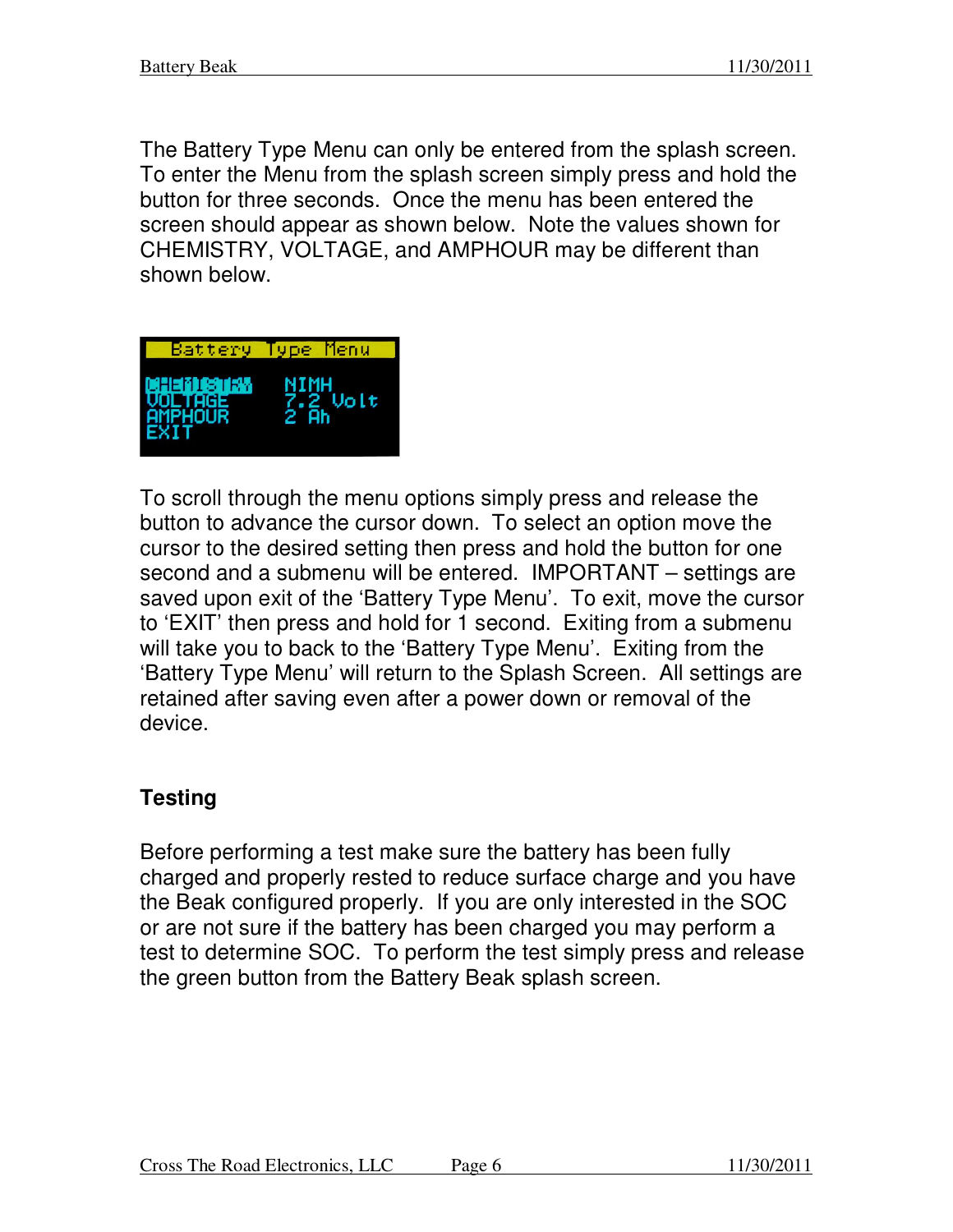#### **Interpreting the results**

The test results page will display several readings. These readings are broken down into two colors orange and blue. The orange readings are located on the top two rows of the display and contain the 'Status:' and 'Charge:' results. The orange results are used to quickly determine the health and SOC of the battery and for users who are not concerned with the actual numbers measured. The blue text contains all of the information used to determine the 'Status" and 'Charge' and may be used by more advanced users to make their own determinations about battery health or when measuring a circuits resistance. Below is a screen shot from the test view.



After the test is complete a second test may be performed after 5 seconds, this 5 second wait is to prevent the Beak's internal components from overheating. You may repeat the test as many times as desired. The Battery Beak will auto shutdown after 1 minute of inactivity. During Auto shutdown the Battery Beak consumes no current and may be left attached to the battery.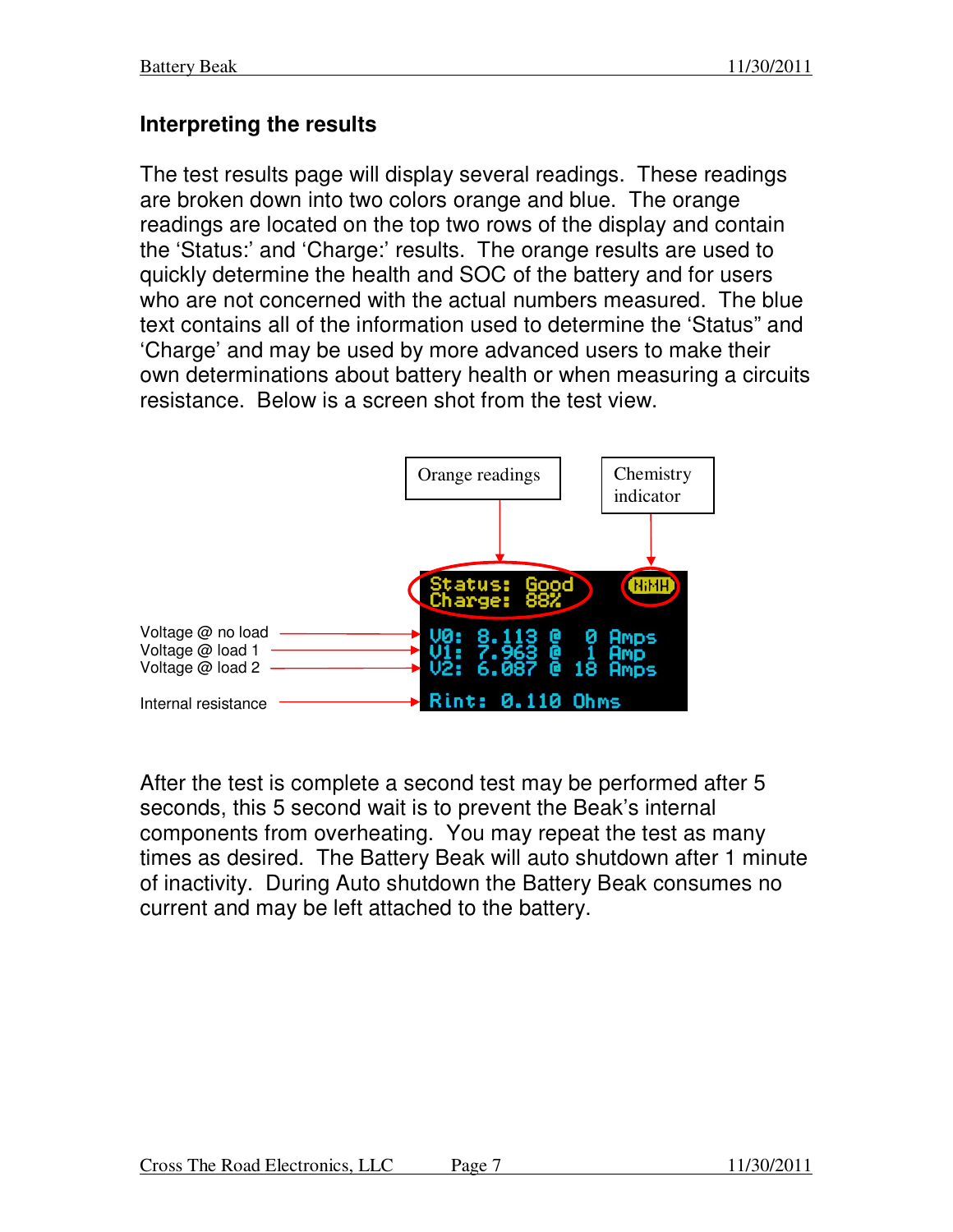#### **Status**

The Status field provides a value of 'Good', 'Fair', 'Bad' or 'Charge Battery' and is determined by the internal resistance measurement. The result is determined by comparing the internal resistance to a set of predefined values and is dependant upon selected Chemistry and Amp Hour rating. If the value for Charge is 10% or less the Status Field will read "Charge Battery". Any test that results in a Status of 'Bad' or 'Charge Battery" should be performed a second time after recharging the battery. If the value for 'Status' still reads 'Bad' the battery should be taken out of service. A value of 'Fair" means that the battery's internal resistance is higher than normal, the battery should only be used in non-critical applications such as a practice match or while testing and debugging.

#### **Charge**

The Charge field provides a value in percentage of the battery's state of charge. The value has a range of 0 -130%. It is up to the user to determine an acceptable state of charge. It is possible to have an acceptable value for 'Charge' and a 'Status' of Bad. In general a Charge of  $>= 110\%$  for lead acid and  $>= 90\%$  for NIMH is acceptable for competition use. It is important to note that good battery may have a Charge of 20% and a Status of Good. This simply means the battery needs to be charged.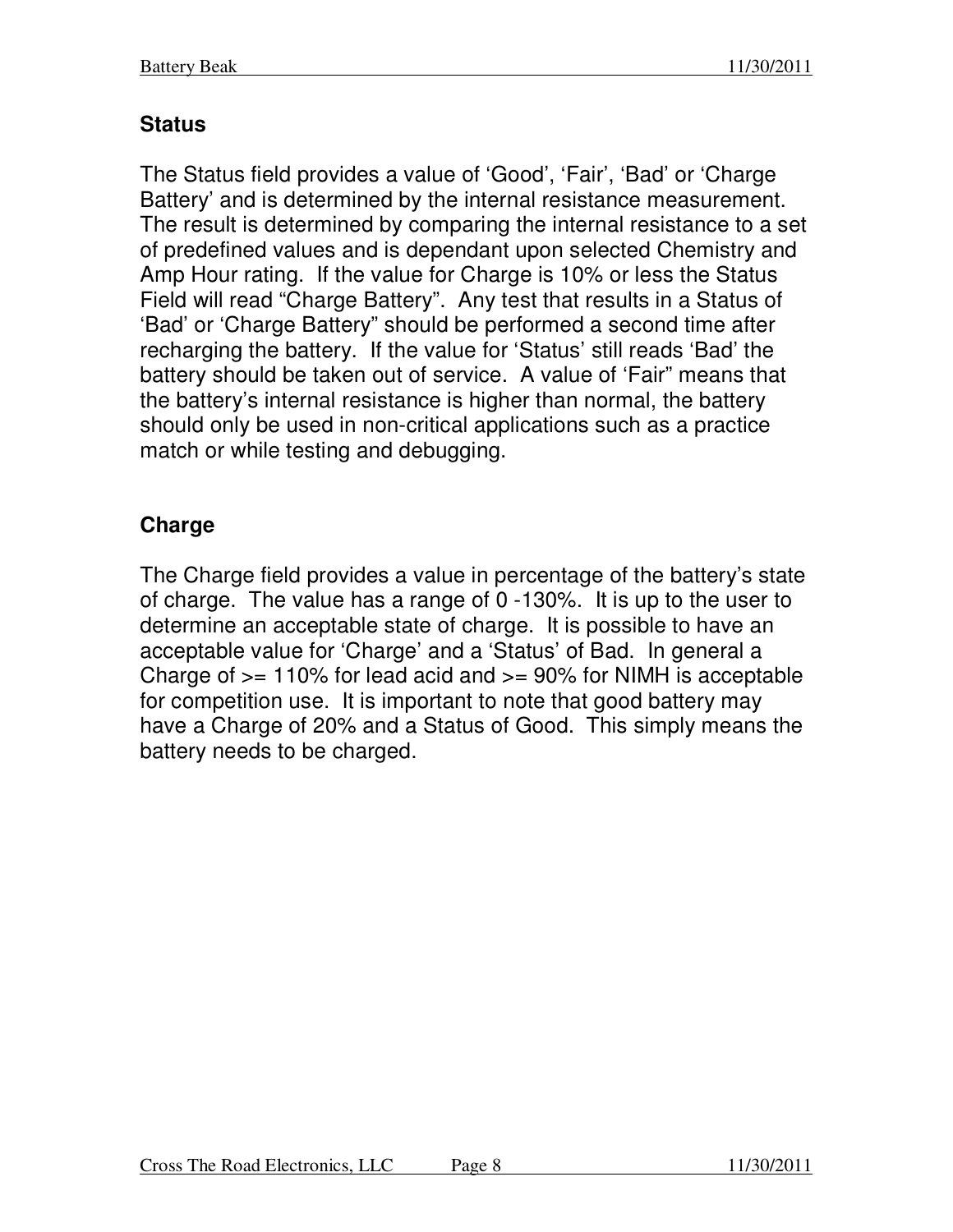# **5) Additional applications**

#### **Find bad connections**

Testing Batteries is not the only application for the Battery Beak. The Beak can be used to measure a circuit's resistance and help find poor connections. Placing the Battery Beak in place of a motor or speed controller will measure the impedance of all connections and wires leading to your motor or motor controller. This technique can be used to find a bad crimp, solder joint or circuit breaker.

#### **Other non-supported batteries and chemistries**

Batteries that are not supported by the Status field may also be measured. If you know what the manufacturer specified internal resistance is for a battery you can use the Battery Beak to asses the health of your battery. Typically an increase of internal resistance of 50% or higher indicates a faulty battery.

# **6) Why is internal resistance important?**

An ideal battery has an internal resistance of zero ohms, in reality the internal resistance of a battery is never zero. The higher the internal resistance of a battery the lower the output voltage is for a given load. A batteries internal resistance is in series with any load applied to it thus limiting the current that may be supplied by the battery. As a battery ages its internal resistance typically increases, this increase leads to increased heat and power loss seen by the battery, robbing your system of performance.

Many batteries such as 12V lead acid batteries are comprised of multiple cells in series, occasionally a cell or two will fail resulting in normal output voltage under no load conditions but increased internal resistance. This change in internal resistance can be measured using the Battery Beak.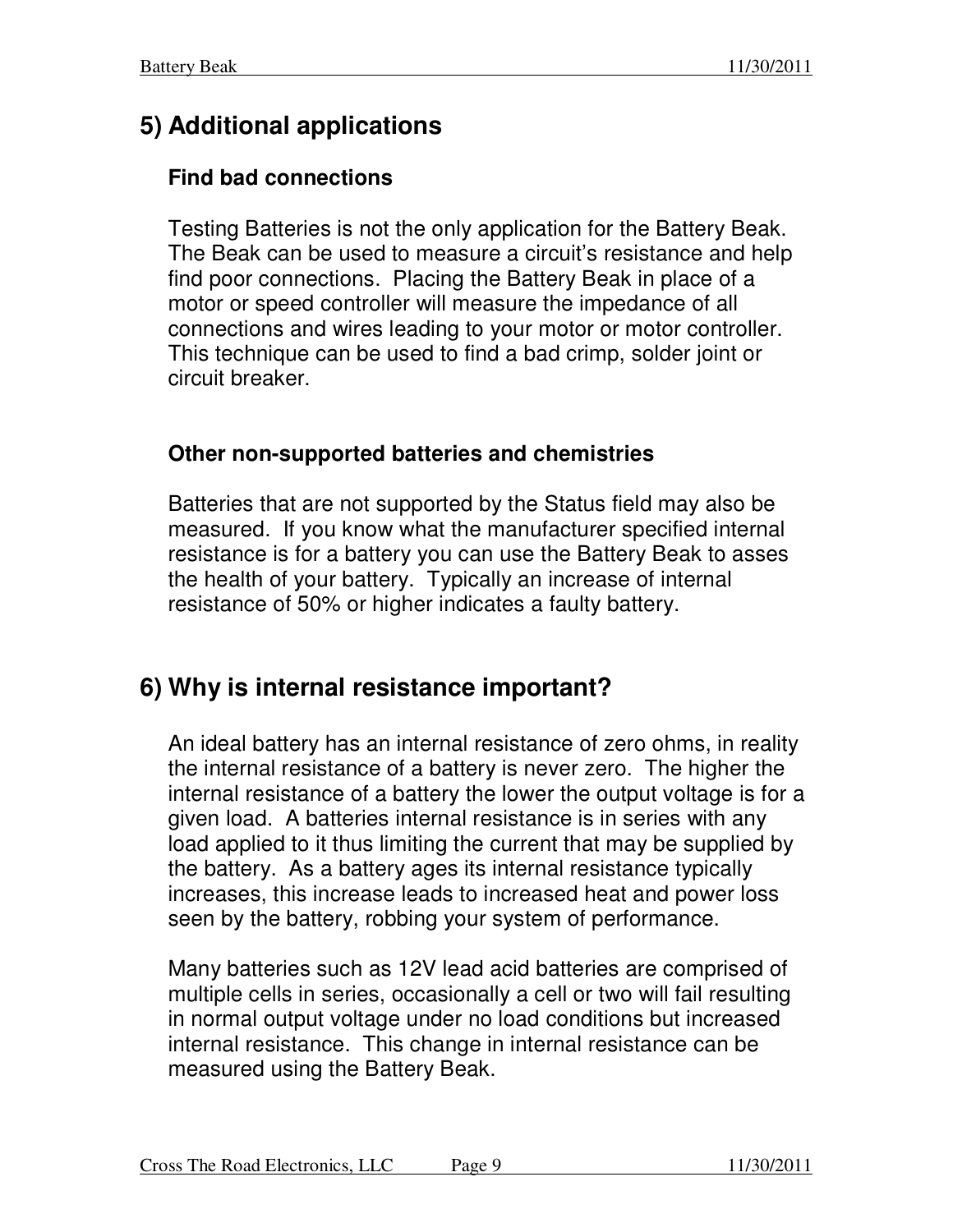Let's use Ohms law to show an example of how internal resistance plays a role in battery performance. Ohms law;  $V = I^*R$  or the voltage across a conductor is equal to the current through the conductor times the conductors resistance.

Example:

*I = 100 amps R = .02 ohms* 

*V = I\*R = (100 \* .02) = 2 volts* 

Let's apply this to a battery's internal resistance. If a battery has an internal resistance of 20 milliohms, that 20 milliohms is in series to any load that the battery is driving. Figure 1 illustrates how battery internal resistance affects load voltage and power.



Figure 1.

| Vbat    | $=$ 12Volts                  |
|---------|------------------------------|
| Rint    | $= .020$ Ohms                |
| V motor | $= Vbat - (I \times . Rint)$ |
|         | $= 12 - (100 X.020)$         |
|         | $= 10$ Volts                 |

The power loss caused by the battery's internal resistance can be calculated using the equation below.

*P loss = I2R* 

Cross The Road Electronics, LLC Page 10 11/30/2011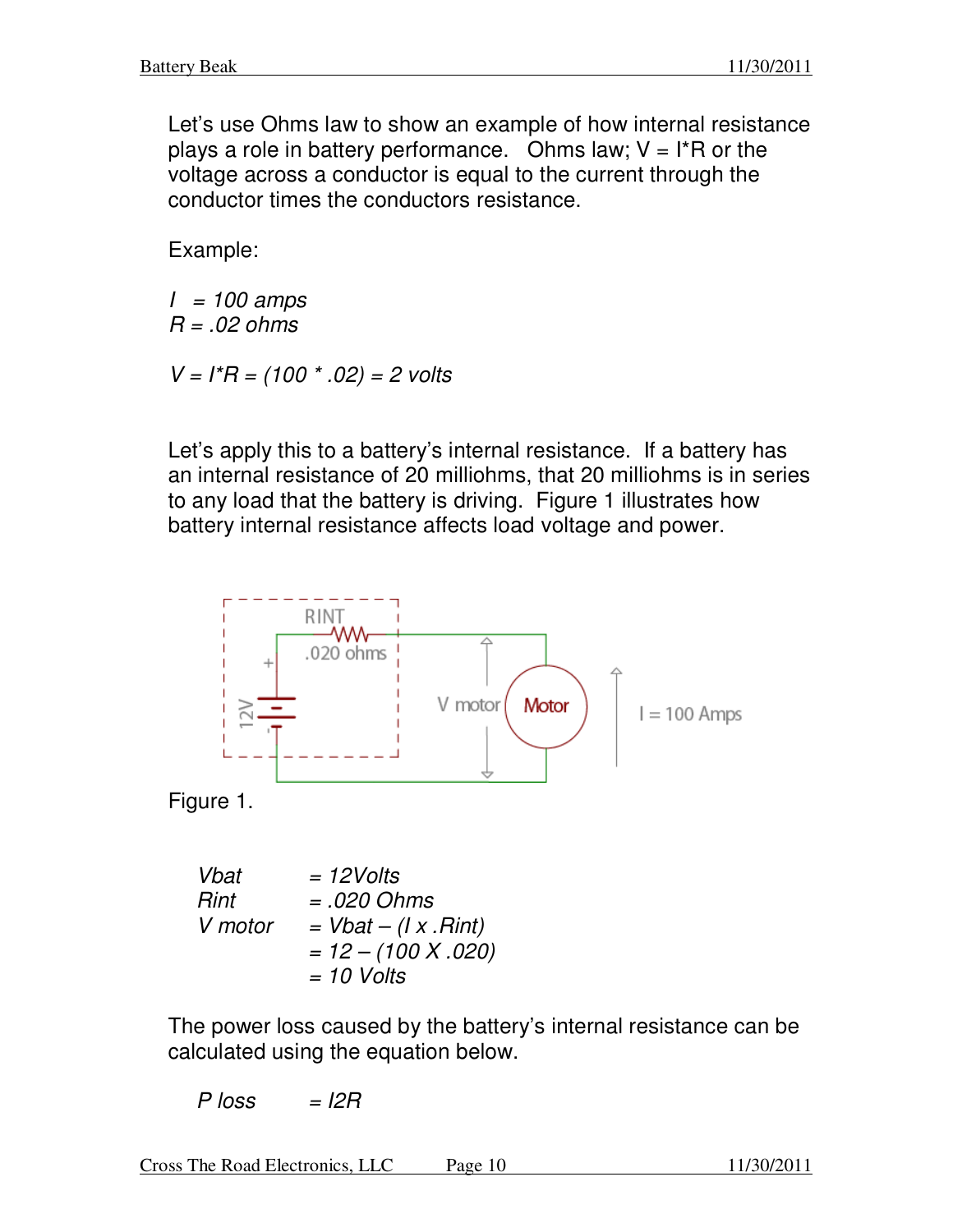*= (100 x 100).020 = 200 Watts* 

As you can see by the above example, as a battery's internal resistance increases so does the amount of power loss. Ever wonder why your battery gets hot after heavy sustained loads? That's why.

# **7) Tips for testing Batteries**

Each battery Chemistries has unique attributes that can make testing them a challenge. One of those attributes is called surface charge. While surface charge is present in all battery chemistries its effects are most noticeable with lead acid types. This section is not intended to be a "White Paper" on surface charge only to inform users of behavior that can affect voltage readings. Other things that can affect test results are; poor connection or battery cabling, poor connection between the Beak and the battery being tested. Before testing always ensure that your connections are good and clean.

#### **What is surface charge?**

Surface charge is exactly what it sounds like, charge that resides on the surface of the lead plates inside of a lead acid battery. Surface charge is the result of charging the battery and is unavoidable; however the effects of surface charge can be reduced. When a lead acid battery is charged/discharged a chemical reaction is occurring. When charging a dead battery the plates inside contain lead sulphate that needs to be converted into lead and lead dioxide. Initially this reaction occurs at the surface of the plates, it takes time for the reaction to penetrate deep inside the plates. The rate at which you charge the battery is limited by the time needed for this chemical reaction occur. This chemical reaction continues after the battery is removed from the charger until the charge has penetrated the plates. The slower the battery is charged the less surface charge will occur.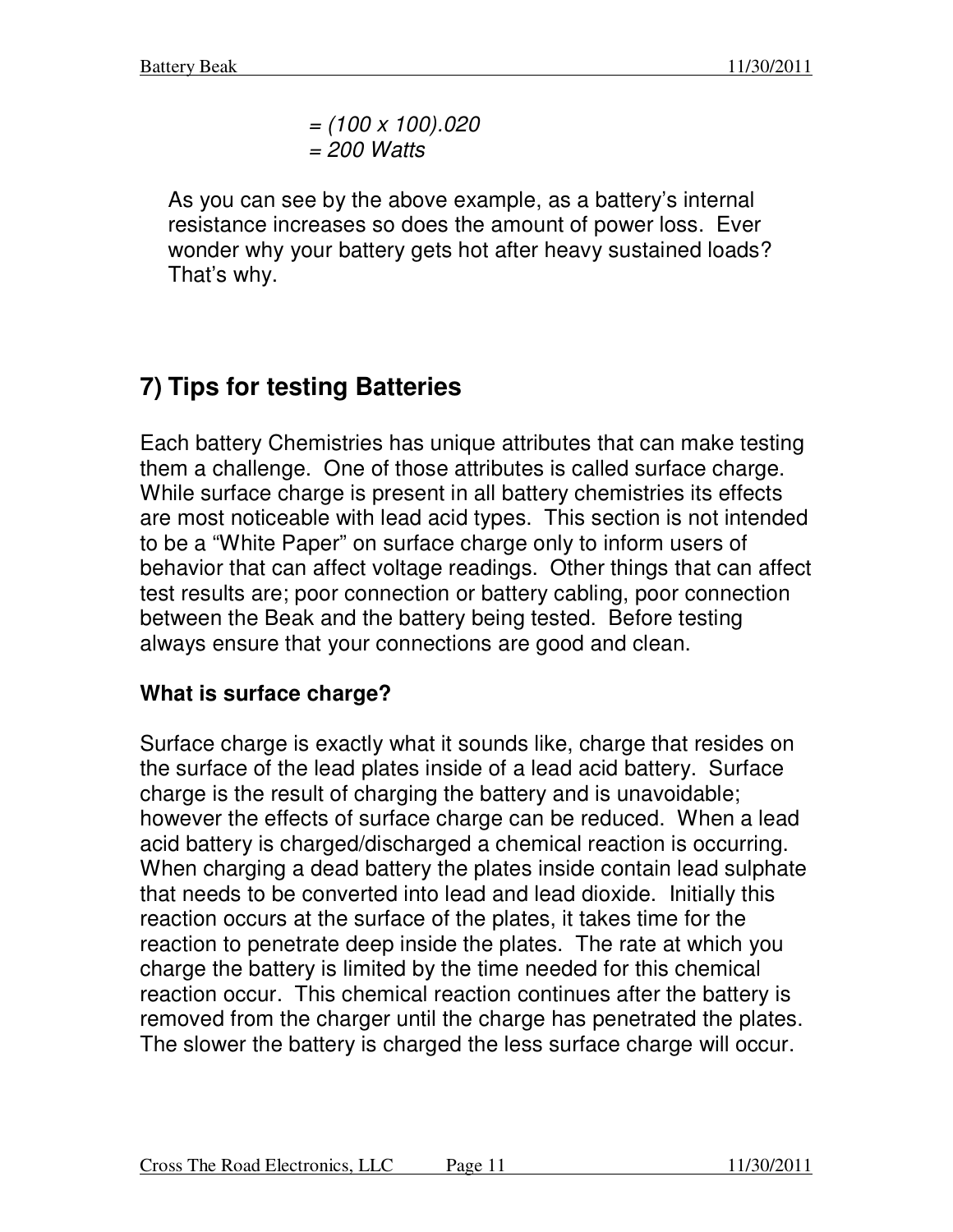#### **How does this affect my readings?**

Surface charge can cause a partially charged battery to measure a voltage that indicates full. Some schools of thought claim that this surface charge needs to be "bled off" before any reliable readings can be made, this is an incorrect approach since surface charge is simply charge that has not made it to the inside of the plates, bleeding it off would be wasting perfectly good charge. A simpler and more effective approach would be to allow the battery to "rest" for a period of time after charging and to charge the battery at a some what "slow rate". A good rule of thumb is to charge the battery at a rate  $\frac{1}{4}$  of its Ah rating. So for a 20 Ah battery that would be 5 amps.

Unlike NIMH batteries lead acid batteries do not self discharge so the drop in "State of Charge" after removing the battery from the charger is a result of surface charge working its way deeper into the plates. Even if you ignore the affects of surface charge it usually only accounts for about 10% of the actual charge of the battery.

#### **Monitoring for change over time**

Monitoring a batteries internal resistance over time is an effective method in monitoring battery aging. An initial reading should be measured when the battery is first put into service. Subsequent readings can be taken at regular intervals to look for increases in internal resistance that may indicate a weakening battery.

#### **What does all this mean?**

For the most accurate Charge readings charge your batteries slow and let them rest for about 15 minutes after charging. The affects of surface charge should have little impact on the results provided by the Battery Beak when used in FRC since the charge rate is limited to 6 amps.